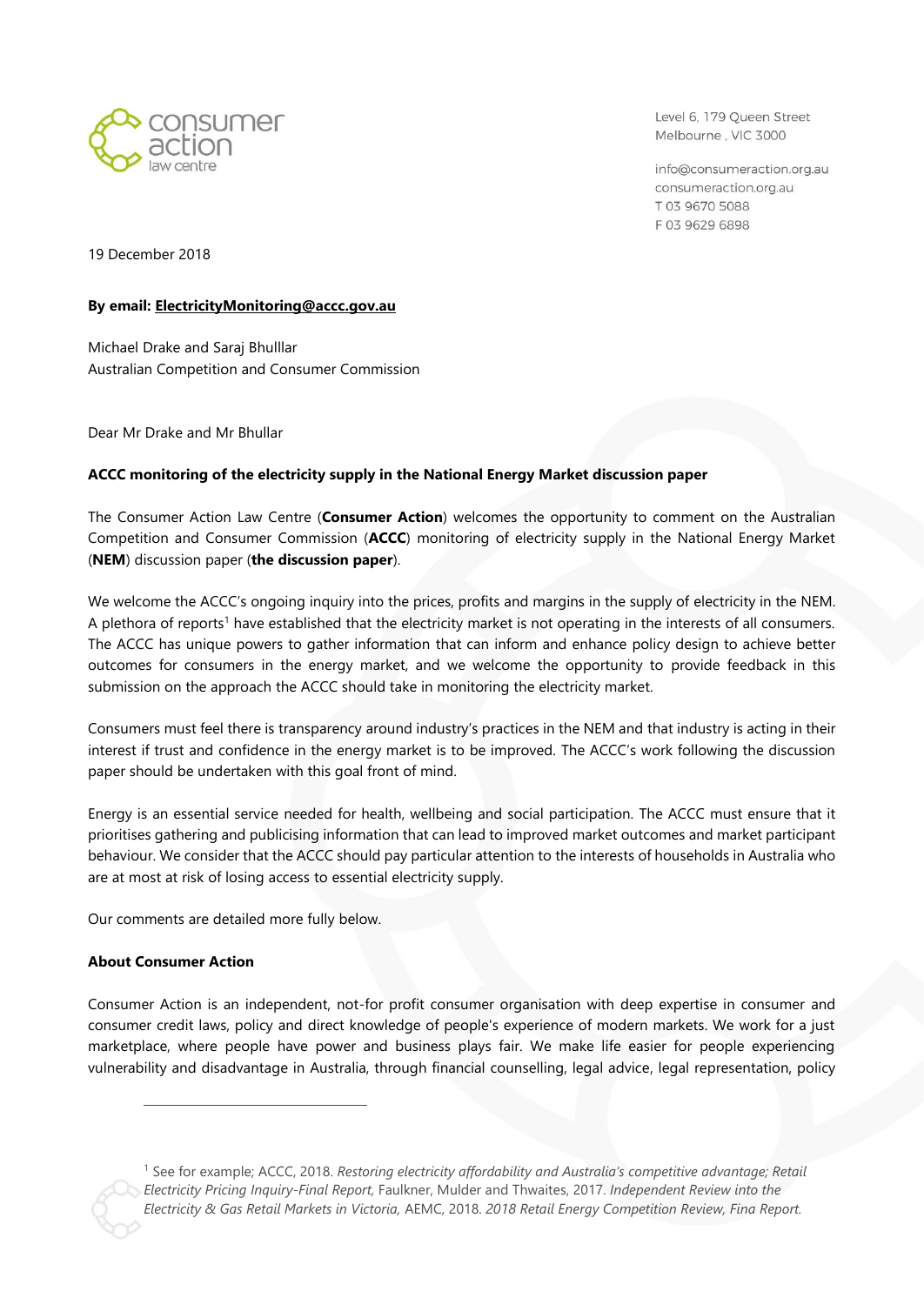work and campaigns. Based in Melbourne, our direct services assist Victorians and our advocacy supports a just market place for all Australians.

#### **Retail electricity prices**

We provide the following general comments in response to the discussion paper.

#### *The NEM should be analysed on its ability to perform in the interests of all households*

A distributional or equity framework is the most relevant approach as the energy market should be assessed against its ability to provide access to affordable energy for all households. This is imperative as access to energy supply is essential in order to experience a good quality of life through better physical health, mental wellbeing and the opportunity to socially participate in society.

Legal frameworks and market failure frameworks are also relevant. It is important that regulators are informed of breaches of rules and laws in relation to energy so that they can take enforcement action to prevent ongoing noncompliance. It is also important the that decision makers are informed and recognise when the theoretical basis for good outcomes in markets is not being reflected in reality. Focusing primarily on a distributional and equity framework while also drawing on the other two approaches would see decision makers better informed when designing solutions to ensure markets deliver outcomes in line with their purpose.

#### *Upcoming monitoring should be focused on changes that are likely to significantly impact households*

The ACCC should focus on monitoring:

- The transitioning energy market and the impact of increased complexity or transfer of risk that consumers will face.
- The interventions by Government and regulators to regulate prices and what cohorts of customers are advantaged or disadvantaged by these changes (it should be specifically noted that the Government intervention to deregulate prices highly disadvantaged disengaged consumers)**.**
- The introduction of the payment difficulty framework in Victoria and whether this improves outcomes for Victorian households experiencing payment difficulty
- The introduction of standard statements by retailers on hardship policies by the AER and whether this is sufficient in overcoming issues identified with energy retailer's assistance for people in payment difficulty or hardship.
- The introduction of regulations around marketing, reference prices and discounting practices in National Energy Customer Framework (**NECF**) and Victorian laws and regulations and the impact on different cohorts of customers.

#### *Avoid duplication and expand the information available other agencies*

Where possible the duplication of data requests should be avoided. We strongly support effective information sharing arrangements between regulators. The Essential Services Commission in Victoria would benefit from access to additional data from the ACCC's monitoring efforts.

# *Price dispersion amongst household cohorts and excessive industry profit*

As stated in our submission to the ACCC Retail Electricity Pricing Inquiry (**REPI**):

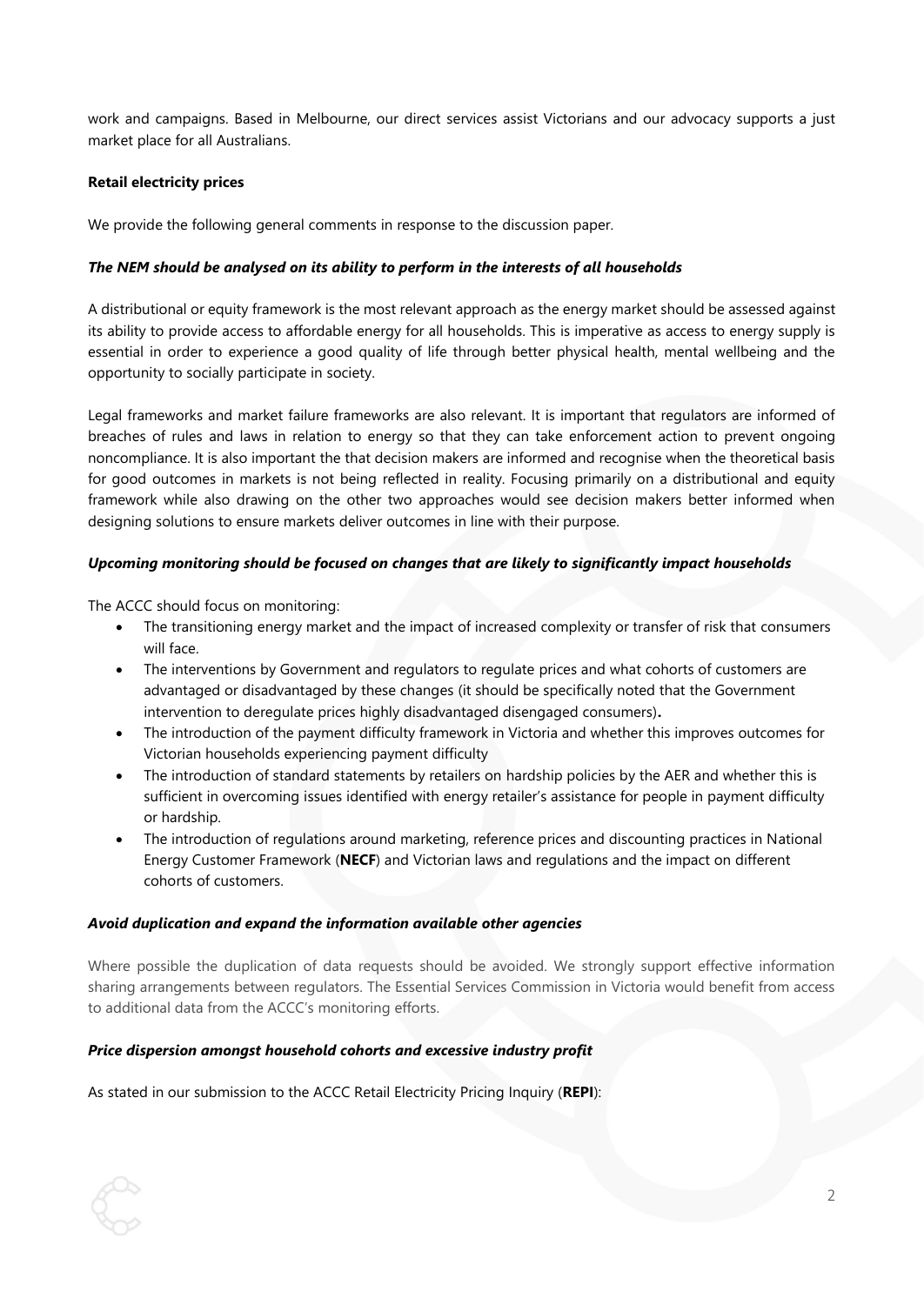*"[A] lack of detailed information about retail pricing has meant it has been difficult for consumers and regulators to understand retailers' costs and margins, whether these are reasonable, and the extent to which they may be profiting from particular categories of consumer."<sup>2</sup>*

There needs to be an ongoing detailed examination of this issue following the REPI.

Retailers hold a lot of data on what consumers are actually paying and this should be available for analysis by regulators and consumers. We encourage the ACCC to seek retailer data on:

- Alternative measurements of competition's effectiveness by factors other than switching activity:
	- o whether customers are experiencing benefits of a competitive market;
		- o whether there is information failure; and
	- $\circ$  the extent to which behavioural biases may be affecting consumer decision making.
	- The proportion and distribution of consumers not receiving a "bad deal."
- The extent retailers are maximising profits from disengaged customers to subsidise discounts and special offers from others.
- Numbers and types of customer complaints, as a key measure focusing on after-sales service not merely the buying or switching experience.
- Ongoing examination of the cost stack for prices including more granular, business by business information about costs that escalate in the competitive energy market like Customer Acquisition and Retention Costs.
- Cross subsidies between customers with or without air conditioners, swimming pools, solar technology or other technology that has a considerable impact on their import or export profile.
- Ongoing information about cross subsidies that have resulted from the premium feed in tariff or feed in tariff schemes and the impact of this on customers without the ability to access solar.
- Levels of comprehension with respect to key market information and whether this information assists people to make effective choices in the energy market.

The priority in essential services markets should not be simply maximising profits. The supply of energy has a social purpose, and as such the ACCC should focus on gathering and reporting information that improves market outcomes and market participant behaviour, particularly in relation to vulnerable or disadvantaged households.

Increasing transparency would create opportunities to lower prices when independent regulators step in to regulate pricing in the market. This could improve outcomes for households in Australia and help to restore trust and confidence in the NEM.

#### *Emerging business models, 'innovation' and transitions to new technology*

There is the potential for increased dispersion in pricing and risk sharing as the emergence of new services and technology enable a more complex energy market. It is important that the ACCC monitors the appropriateness of new developments to ensure regulators, government, consumers and industry are aware of emerging issues that need addressing.

Consumer Action encourages the ACCC to monitor and gather:

 $\overline{a}$ 

Retailer profits moved to generation profits in vertically integrated businesses.

<sup>2</sup> Consumer Action Law Centre, 2017. *Submission in response to ACCC Retail Electricity Pricing Inquiry: Preliminary Report.* Available at: [https://policy.consumeraction.org.au/2017/11/21/submission-in-response-to](https://policy.consumeraction.org.au/2017/11/21/submission-in-response-to-the-accc-retail-electricity-pricing-inquiry-preliminary-report/)[the-accc-retail-electricity-pricing-inquiry-preliminary-report/](https://policy.consumeraction.org.au/2017/11/21/submission-in-response-to-the-accc-retail-electricity-pricing-inquiry-preliminary-report/)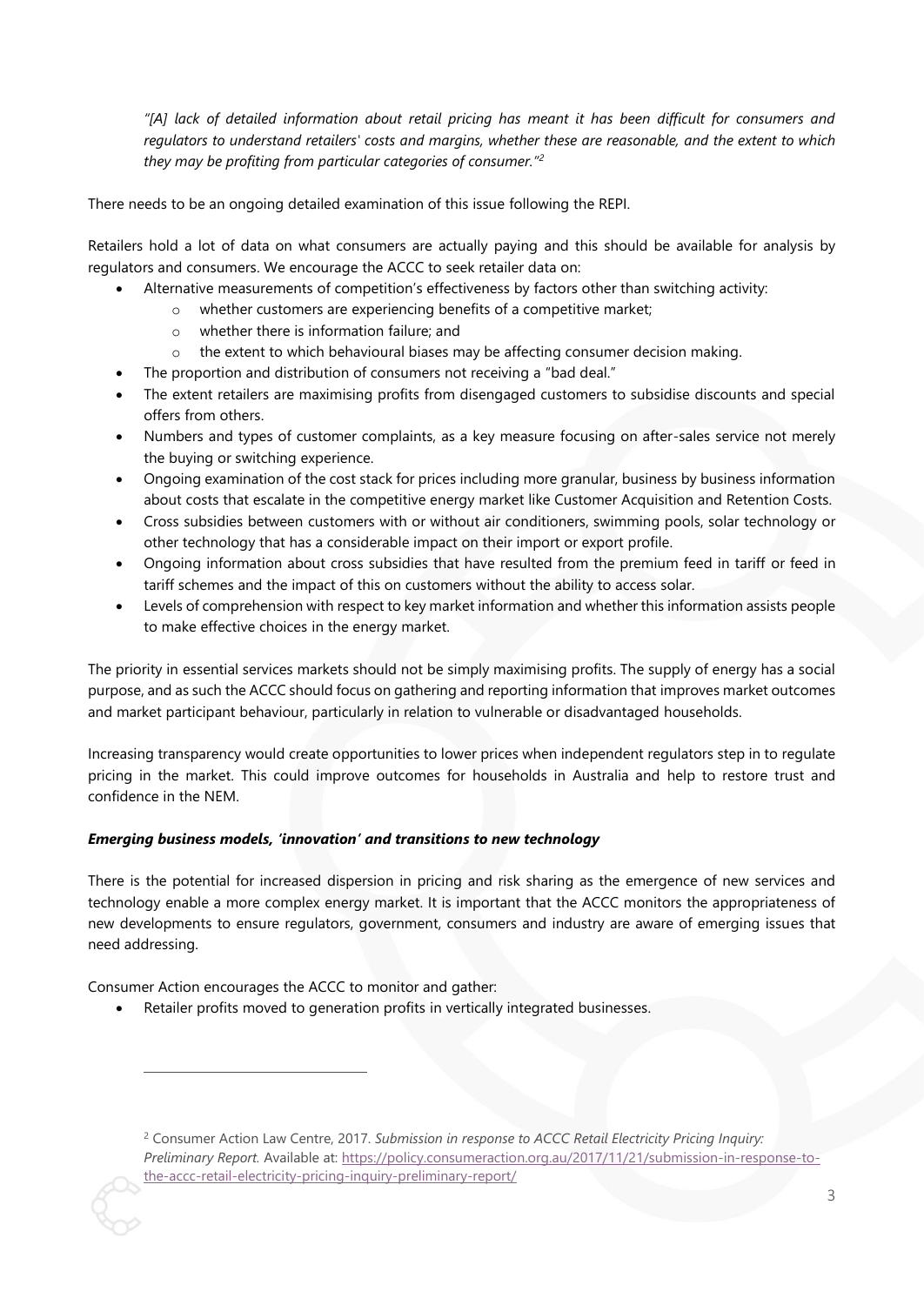- Any information indicating that consumers are accessing credit facilities to pay for energy supply or products such as pay day loans and buy now pay later products like Certegy ezi-pay or deferit.
- Any innovation within tariff offerings that move away from the traditional structure and impacts on customers (for example, demand tariffs).
- Any bundling of energy with other services and the impact on customers.
- Any bundling with new energy technology like electric vehicles or services like the co-ordination of DER energy dispatch.
- Any records of households being excluded from feeding DER generated electricity into the grid because of capacity constraints.
- Any information on excessive profit and price dispersion in access to new energy technology for households such as the solar PV market.

Also, as stated in our submission to the REPI:

*'Retailers have argued that attempts to introduce more innovative offers have not been successful because customers have not taken them up, but it is unclear how actively they have marketed such offers. We encourage the ACCC to test these claims by finding out from retailers they have spent marketing non-discount offers.' 3*

# *Embedded networks*

Embedded network pricing and provider conduct should be monitored across the NEM. Many households in embedded networks need greater protections as they are often effectively in a monopoly situation.

The ACCC should gather information and monitor:

- The costs and margins charged by third party agents who manage billing in embedded networks and for whom facilitating the sale of energy is core business.
- The payment difficulty assistance offered by these businesses.
- The cost of electricity for embedded network households in comparison to other households.
- New business models emerging that avoid regulation.
- The costs or practicalities of leaving embedded networks.

# *Assistance for customers in payment difficulty and general affordability*

As above, the ACCC must ensure that it prioritises gathering and publicising that can be used to improve outcomes for households in Australia who are at most at risk of losing access to essential electricity supply.

The ACCC should collect information on:

 $\overline{a}$ 

- Retailers' hardship assistance systems.
- Data on the underconsumption of energy (using less than is safe to keep their home at a comfortable temperature for health purposes or going without cooking, refrigeration or other essential energy use).
- The number of customers who are accessing hardship programs or payment difficulty assistance but are not on the best priced offer.
- The number of customers accessing concessions or other government support payments for energy who are not on the best priced offer.

<sup>3</sup> Consumer Action Law Centre, 2017. *Submission in response to ACCC Retail Electricity Pricing Inquiry: Preliminary Report.* Available at: [https://policy.consumeraction.org.au/2017/11/21/submission-in-response-to](https://policy.consumeraction.org.au/2017/11/21/submission-in-response-to-the-accc-retail-electricity-pricing-inquiry-preliminary-report/)[the-accc-retail-electricity-pricing-inquiry-preliminary-report/](https://policy.consumeraction.org.au/2017/11/21/submission-in-response-to-the-accc-retail-electricity-pricing-inquiry-preliminary-report/)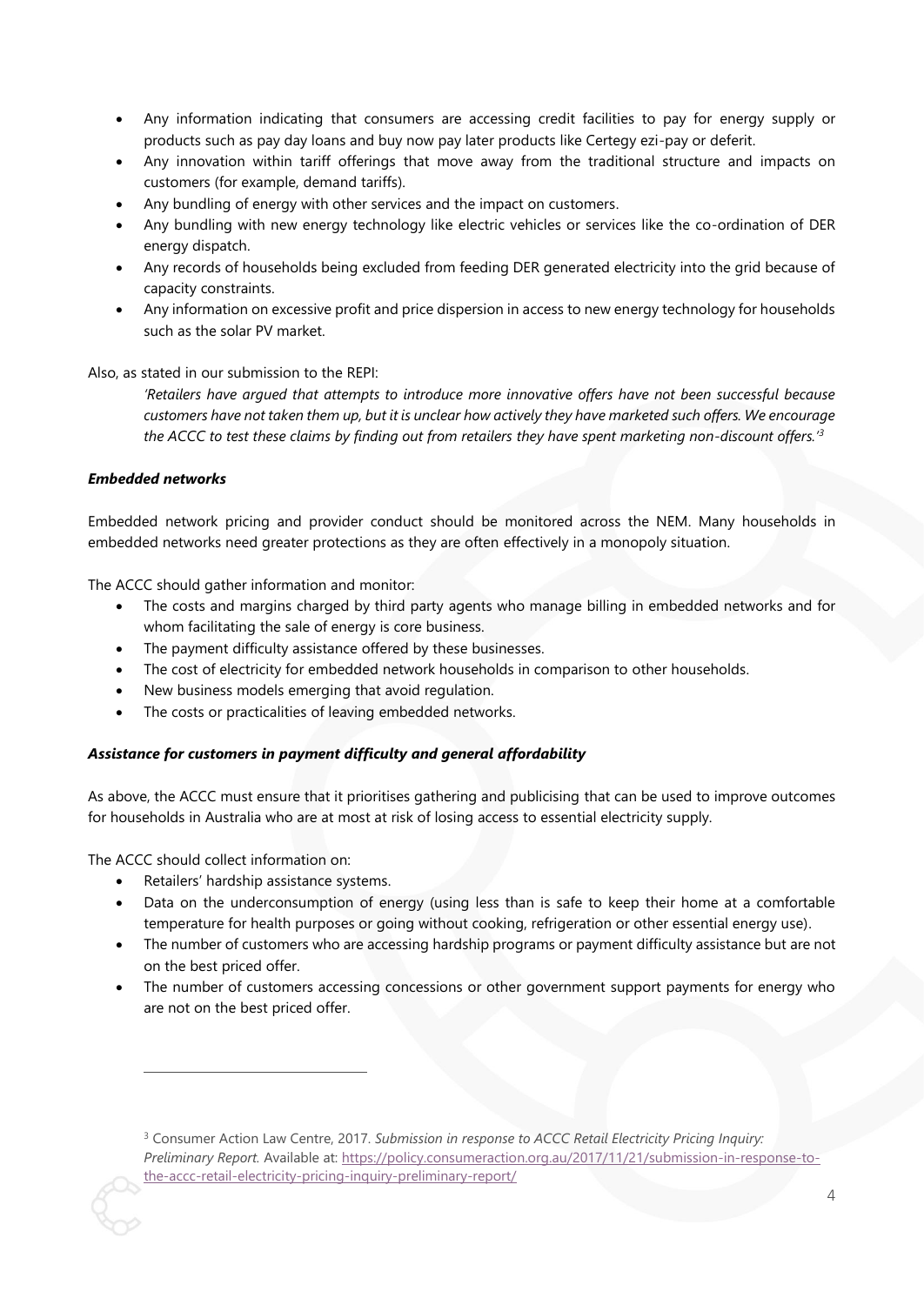- Whether savings in another part of the supply chain are being passed on to all customers on an equitable basis.
- The cost of:
	- o Victoria or other states not being in the NECF.
	- o Derogations from the NECF.
	- o How these costs compare to the value of derogations creating additional protection to consumers.
	- o How these costs compare to excessive retail margins.

# *Marketing and acquisition*

Complexity is a common reason for consumers to not engage or lack trust in the energy system. Many customers do not engage regularly with the energy retail market, nor should they have to for an essential service to get a fair price. What happens to those who are not engaging? Marketing and acquisition costs have added to the overall cost of energy supply and mean that many consumers are not paying a fair price for energy.

The ACCC should gather information and monitor:

- Businesses' discounting practices and the outcomes for customers on discounts in comparison to the optimal market offer for their household.
- The rates customers on standing or newer default offers are paying.
- How many standing or newer default offer customers are receiving concessions and/or have other indicators of vulnerability, such as receiving hardship assistance or past disconnections.
- How many customers are on contracts where benefits have lapsed, and what they are paying.
- How many of these customers have indicators of vulnerability?
- How much customers who have not switched for five years or more are paying.
- Any customers receiving offers through unsolicited sales, sales created by lead generation and where these customer's offers sit in relation to the optimal price for that household in the market.
- 'Win back' and 'Save' practices of businesses and where these customer's offers sit in relation to the optimal price for that household in the market.
- Costs paid to switching services for acquisition, and how the offers of these customers compare to the best offer available to them.

# *Metrics that may assist the ACCC's measurements during monitoring*

Please see the below table from our submission to the Energy Security Board in relation to metrics:<sup>4</sup>

| <b>Outcome: affordable energy and satisfied consumers</b> |                                                                                          |
|-----------------------------------------------------------|------------------------------------------------------------------------------------------|
| Objectives                                                | Proposed metrics                                                                         |
| Energy<br>increasingly<br>is.                             | No consumers disconnected because of an inability to pay for energy<br>$\bullet$         |
| affordable for all consumers,                             | Reduced complaints to ombudsman services about inappropriate<br>$\bullet$                |
| supported<br>adeguate<br>by                               | assistance or no assistance being offered in response to payment difficulty <sup>5</sup> |
| protections<br>and<br>consumer                            | Reduced complaints to ombudsman services about high billing <sup>6</sup><br>$\bullet$    |
| access to dispute resolution                              |                                                                                          |

 $\overline{a}$ 

<sup>4</sup> Consumer Action Law Centre, 2018. *Energy Security Board Strategic Energy Plan consultation on proposed metrics.* Available at: [https://policy.consumeraction.org.au/2018/11/28/energy-security-board-strategic-energy](https://policy.consumeraction.org.au/2018/11/28/energy-security-board-strategic-energy-plan-consultation-on-proposed-metrics/)[plan-consultation-on-proposed-metrics/](https://policy.consumeraction.org.au/2018/11/28/energy-security-board-strategic-energy-plan-consultation-on-proposed-metrics/)

<sup>&</sup>lt;sup>5</sup> For example; the Energy and Water Ombudsman Victoria reports regularly on trends in "credit issues" and billing issues see:<https://www.ewov.com.au/reports>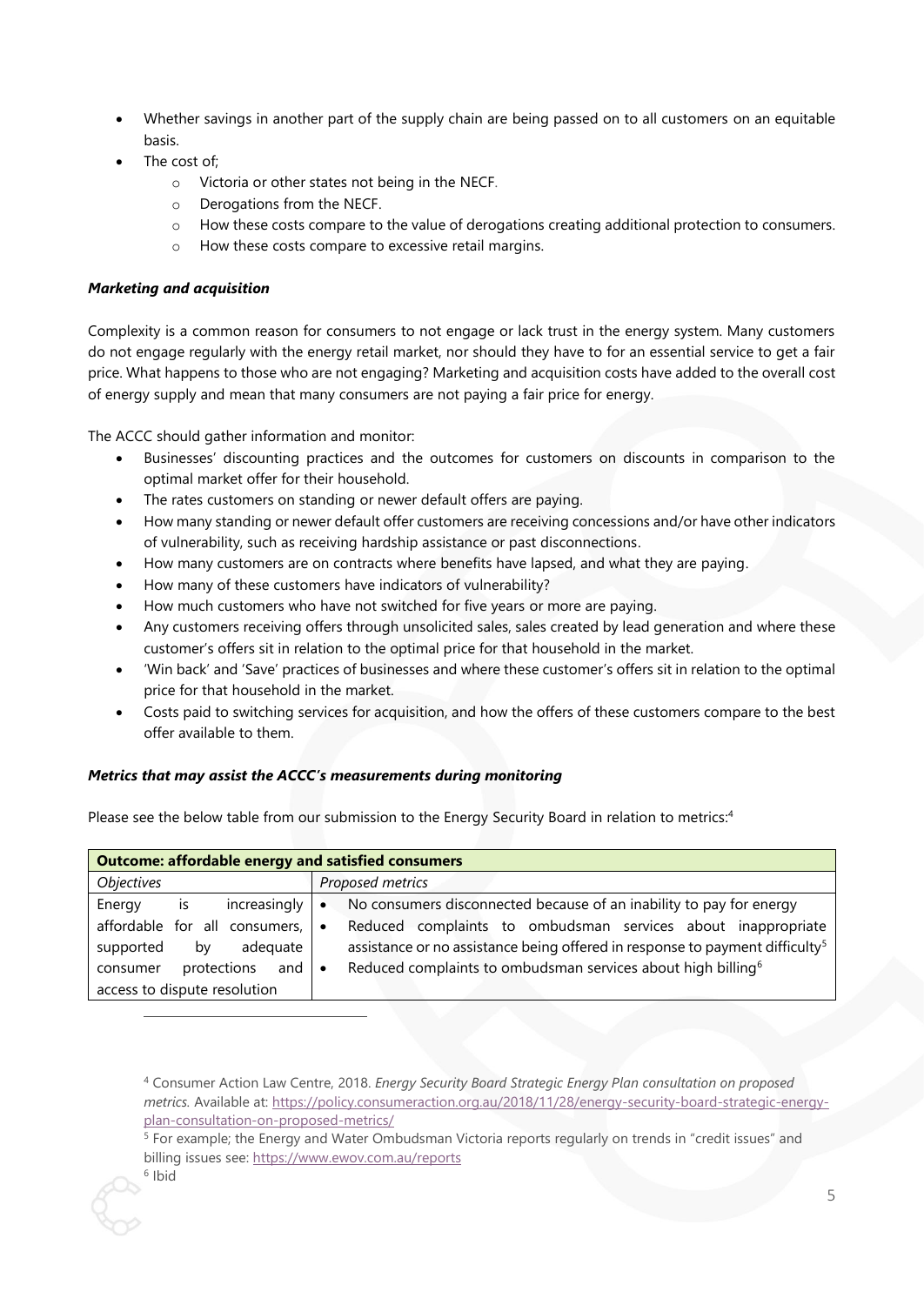| Reduction in consumers using credit facilities, including buy now pay later<br>$\bullet$ |  |
|------------------------------------------------------------------------------------------|--|
| services such as DeferIt, to pay energy bills.                                           |  |
| No Australian reports going without heating, cooling or other essential<br>$\bullet$     |  |
| energy usage because energy is unaffordable                                              |  |
| No hospital admissions are attributed to poor energy efficiency in a<br>$\bullet$        |  |
| patient's housing                                                                        |  |
| All Australian housing stock achieves a 7-star energy efficiency rating                  |  |
| No household is in payment difficulty due to paying high rates on an<br>$\bullet$        |  |
| energy plan with an expired benefit period                                               |  |
|                                                                                          |  |
| Full coverage of concession and emergency payments (such as the Utility<br>$\bullet$     |  |
| Relief Grant in Victoria <sup>7</sup> ) for all consumers who are experiencing payment   |  |
| difficulty                                                                               |  |
| No consumers denied or involuntarily exited from energy retailer<br>$\bullet$            |  |
| assistance or hardship assistance programs <sup>8</sup>                                  |  |
|                                                                                          |  |
| Outcome: effective development of open and competitive markets (where appropriate)       |  |
| Proposed metrics                                                                         |  |
| The proportion and distribution of customers receiving a bad deal is<br>$\bullet$        |  |
| reduced (the primary metric).                                                            |  |
| Levels of comprehension with respect to key market information is<br>$\bullet$           |  |
| enhanced (aimed to ensure that people who have the capacity have the                     |  |
| opportunities to make effective choices).                                                |  |
| Levels and types of customer complaints are monitored for trends and<br>$\bullet$        |  |
| issues - a key measure focusing on after-sales service not merely the                    |  |
| buying or switching experience.                                                          |  |
|                                                                                          |  |

# *Investigation of industry claims or avoidance during the development or implementation of policy or in response to information requests*

The ACCC's powers should be utilised to better understand how businesses implement new policy from Government or regulators. This should include monitoring whether policy objectives are being achieved in the real world and ensuring that the relevant decision makers get timely information about the need for further reform.

The ACCC should gather information and monitor information about:

 $\overline{a}$ 

- Internal efforts to ensure compliance or circumvent new regulations by businesses.
- Internal communications in relation to business responses to regulator actions like enforcement or wrongful disconnection payments and how these costs are allocated within businesses
- Information on the actual cost of IT system changes that result from changes in regulation and:
	- o Independent opinions on whether these changes are financially inefficient.
	- o Measuring these against savings to consumers directly on energy costs or resulting from better outcomes because their access to an essential service is protected.

<sup>7</sup> See:<https://services.dhhs.vic.gov.au/utility-relief-grant-scheme> and reporting in the Essential Services Commission annual Victoria Energy Market Reports (currently unpublished due to AGL reporting issues). <sup>8</sup> This information is also collected and reported by reporting in the Essential Services Commission annual Victoria Energy Market Reports (currently unpublished due to AGL reporting issues)